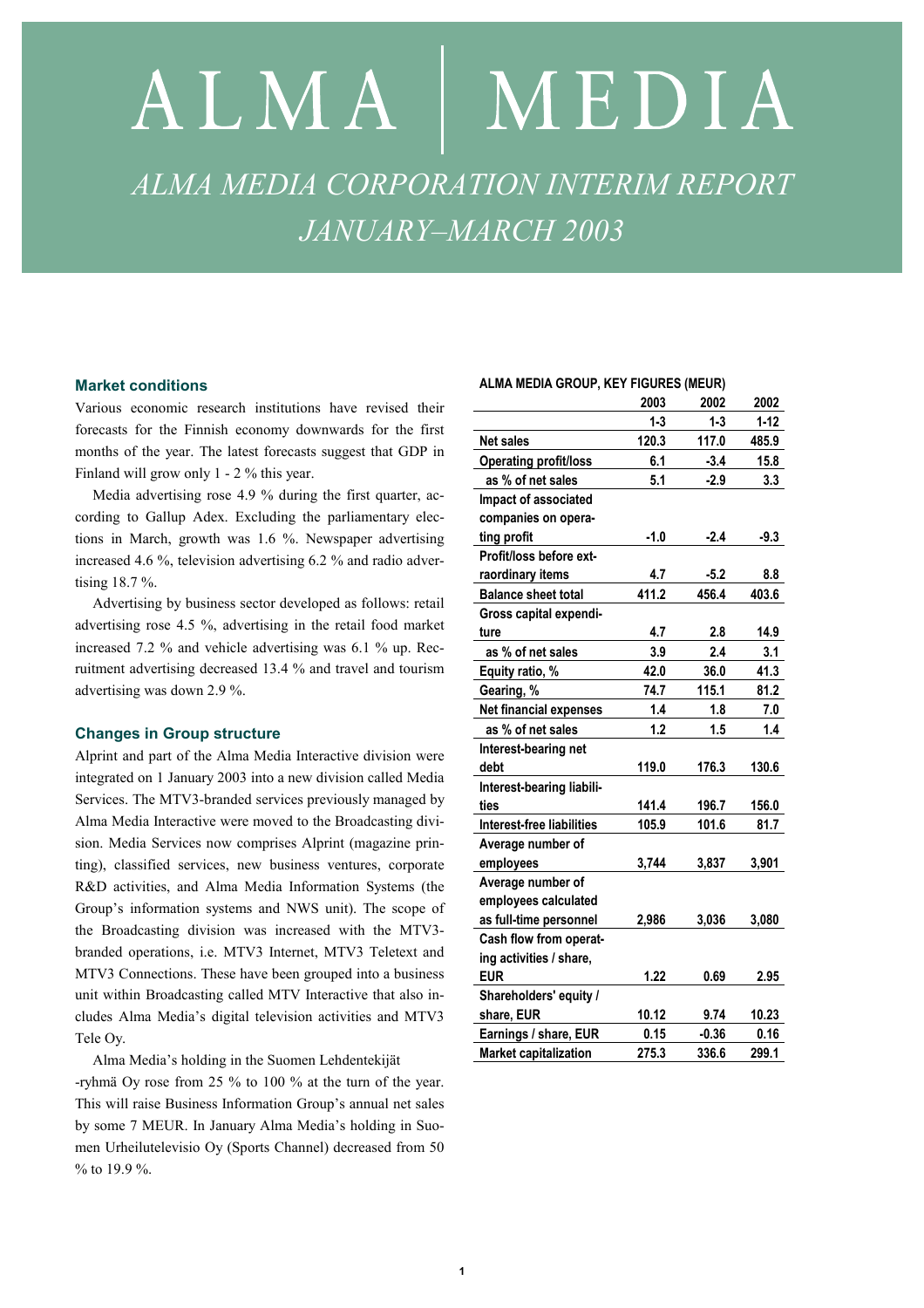## **The first quarter net sales and operating profit/loss**

#### **Net sales by division (MEUR)**

|                             | 2003    | 2002    | 2002     |
|-----------------------------|---------|---------|----------|
|                             | $1 - 3$ | $1 - 3$ | $1 - 12$ |
| <b>Alpress</b>              | 50.0    | 49.1    | 201.3    |
| <b>Broadcasting</b>         | 44.8    | 41.8    | 177.6    |
| <b>Media Services</b>       | 17.9    | 17.8    | 73.9     |
| <b>Business Information</b> |         |         |          |
| Group                       | 11.6    | 10.9    | 43.2     |
| Parent company              | 3.3     | 3.4     | 13.6     |
| Intragroup net sales        | -7.3    | -6.0    | $-23.7$  |
| Total                       | 120.3   | 117.0   | 485.9    |

**Operating profit/loss by division (MEUR)** 

|                             | 2003    | 2002   | 2002     |
|-----------------------------|---------|--------|----------|
|                             | $1 - 3$ | 1-3    | $1 - 12$ |
| <b>Alpress</b>              | 6.8     | 5.5    | 27.2     |
| <b>Broadcasting</b>         | 0.0     | -8.1   | $-7.2$   |
| <b>Media Services</b>       | -0.8    | $-1.3$ | $-2.2$   |
| <b>Business Information</b> |         |        |          |
| Group                       | 0.5     | 1.0    | 2.4      |
| Parent company              | $-0.4$  | $-1.1$ | $-3.8$   |
| <b>Group entries</b>        | 0.0     | 0.6    | $-0.6$   |
| Total                       | 6.1     | $-3.4$ | 15.8     |

The Group's net sales rose 2.8 %. The main reasons behind this growth were the positive development of advertising sales by the Broadcasting division, growth in Alpress's overall net sales and the addition of Suomen Lehdentekijät -ryhmä Oy to Business Information Group after the first quarter in 2002.

Alma Media's profitability improved substantially. Underlying the improvement in Broadcasting's profitability was an increase in sales of advertising time coupled with lowered costs. Alpress, similarly, raised advertising revenues while simultaneously achieving a clear reduction in costs, the main reason for which was a drop in paper prices.

#### **Balance sheet and financial position**

The balance sheet totalled 411.2 MEUR at the end of March (403.6 MEUR on 31 December 2002). The equity ratio at the end of March was 42.0 % (41.3 % on 31 December 2002) and shareholders' equity per share was 10.12 EUR (10.23 EUR on 31 December 2002). A dividend of 3.9 MEUR was paid in March on the financial year 2002.

The Group's cash flow was strong in the first three months of the year due principally to the positive development in operations, the continuing moderate level of investment and the payment of annual newspaper subscriptions during the period. The strong cash flow allowed the company to reduce its interest-bearing loan capital by 14.6 MEUR. The Group's interestbearing debt is denominated in euros and is therefore not hedged against currency fluctuations. The most significant foreign currency purchase contracts are hedged.

## **Capital expenditure**

Gross capital expenditure in the period totalled 4.7 MEUR (2.8 MEUR). Roughly half of this figure related to purchases of shares in subsidiaries and the remainder comprised normal repair and maintenance investments.

#### **Personnel and administration**

Raimo Mäkilä was appointed President of the Media Services division on 1 January 2003. Erkki Kulmala was named President of Alprint Oy on 1 March 2003.

Alma Media's Annual General Meeting on 6 March 2003 elected six persons to the Board of Directors including Lauri Helve as a new member.

The Meeting appointed the firm of authorized public accountants KPMG Wideri Oy Ab and Mauri Palvi, APA as the company's auditors, as well as Eija Kauppi-Hakkarainen, APA and Michaela Teir, APA as the deputy auditors.

Convening after the Meeting, the Board of Directors elected Bengt Braun as its Chairman and Kari Stadigh as its Deputy Chairman.

#### **The Alma Media share**

Altogether 22 376 (13 904) Series I shares and 351 484 (519 263) Series II shares, as well as 1 500 (2 600) A warrants, were traded on the Helsinki Exchanges during the reporting period.

Alma Media Corporation's market capitalization at the end of March amounted to 275 MEUR (337 MEUR). The Board of Directors has no current authorizations to raise the share capital.

#### **Share performance January-March 2003 (EUR)**

|            | Highest<br>closing<br>price | Lowest<br>closing<br>price | 31 March 2003 |
|------------|-----------------------------|----------------------------|---------------|
| Series I   | 20.00                       | 17.50                      | 17.50         |
| Series II  | 20.64                       | 16.00                      | 17.50         |
| A warrants | 2.50                        | 1.70                       | 2.50          |

As decided by the Annual General Meeting on 24 March 1999, the company offered bonds with warrants to personnel and Alma Media Corporation's wholly owned subsidiary Marcenter Oy, disapplying shareholders' pre-emptive subscription rights. The bond totalled 1 220 000 Finnish markka (0.2 MEUR) and the attached warrants may be exercised to subscribe for at most 610 000 Alma Media Corporation Series II shares.

The average quoted price of the Series II share in October 1999 used to calculate the share subscription price was EUR 20.58. The conditions of the bond stipulate that one half of the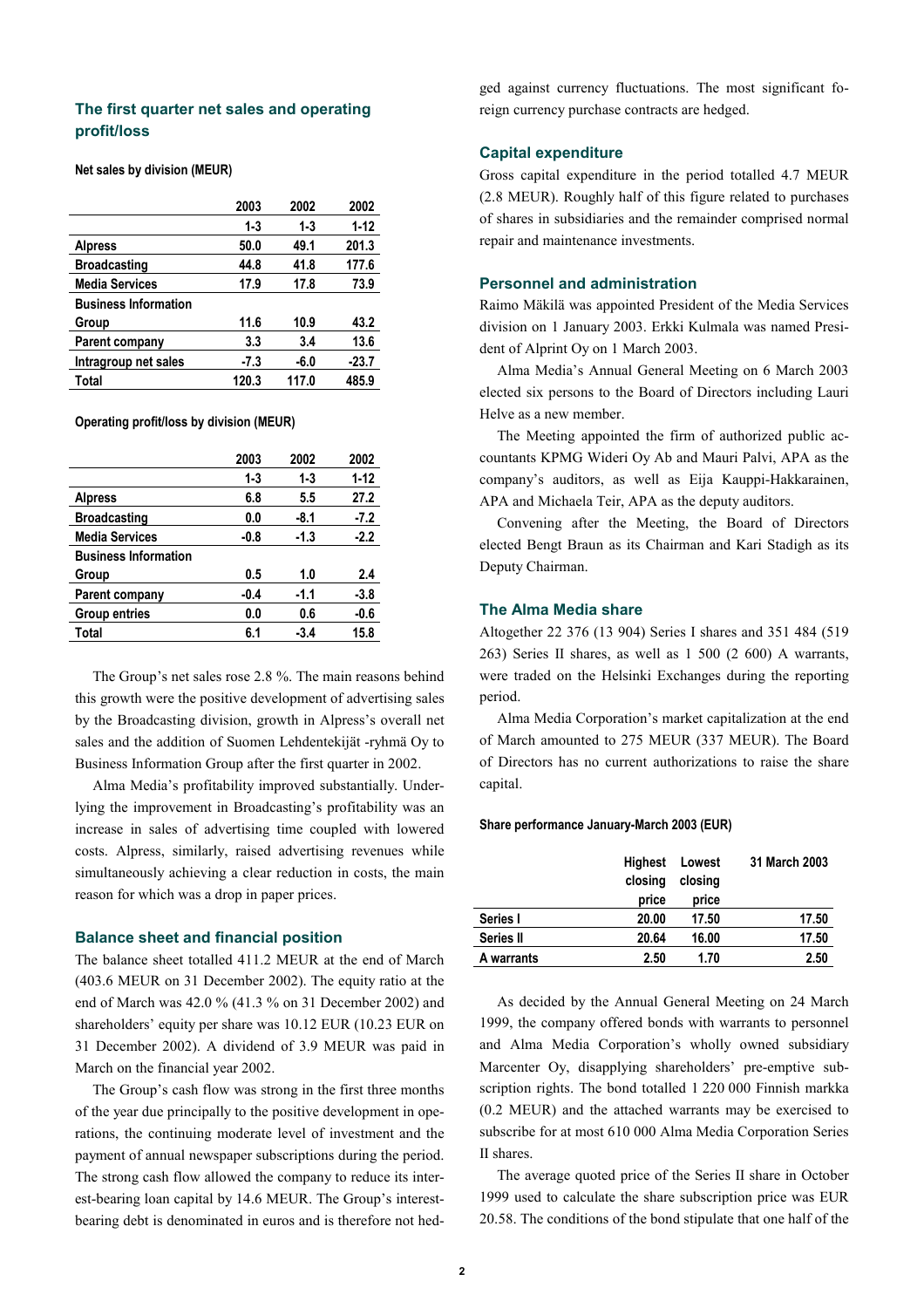shares may be subscribed on or after 28 May 2001 at a subscription price 12 % above the average quoted price in October 1999, i.e. for EUR 23.05 per share, and that half of the shares may be subscribed on or after 28 May 2003 at a subscription price 28 % above the aforementioned price, i.e. for EUR 26.34 per share. Dividends payable will be deducted from the subscription prices before subscription.

The A warrants were transferred to the book-entry system on 28 May 2001 and trading in them began on 29 May 2001. Trading in A warrants has been minor and no warrants had been exercised to subscribe for shares by 31 March 2003. The price of the shares subscribable under A warrants is at the moment EUR 21.51.

#### **Subsequent events**

Teemu Kangas-Kärki was appointed CFO of Alma Media Corporation and a member of the Executive Committee from 1 June 2003. Ritva Sallinen, currently Senior Vice President, Finance and Administration, moves into line management as Director, Development and Finance in the Media Services division.

Alma Media Corporation has applied to the Helsinki Exchanges for listing of its B warrants under the company's 1999 bond with warrants. The trading and share subscription period for the B warrants starts on 28 May 2003 and ends on 30 June 2006. Each B warrant may be exercised to subscribe for one Alma Media Series II share. The current strike price is EUR 24.80. There are altogether 305,000 B warrants.

#### **Prospects to the year end**

Alma Media does not expect any significant changes in market conditions during the remainder of the year. Consolidated net sales is expected to rise slightly and the operating profit to show a significant improvement on last year. All the divisions are expected to reach or exceed the levels of operating profit they recorded last year. Broadcasting's operating profit will improve substantially.

#### **Alpress**

Alpress is the Alma Media division responsible for newspaper publishing and printing.

#### **Alpress's key figures (MEUR**)

|                               | Q103  | Q102  | 2002  |
|-------------------------------|-------|-------|-------|
| <b>Net sales</b>              | 50.0  | 49.1  | 201.3 |
| <b>Circulation sales</b>      | 23.5  | 23.7  | 93.3  |
| Media advertising sales       | 22.5  | 20.9  | 90.1  |
| <b>Printing sales</b>         | 2.6   | 3.7   | 13.5  |
| Other net sales               | 1.3   | 0.8   | 4.4   |
| <b>Operating profit</b>       | 6.8   | 5.5   | 27.2  |
| Operating profit /            |       |       |       |
| net sales, %                  | 13.5  | 11.2  | 13.5  |
| Gross capital expenditure     | 0.9   | 0.7   | 6.4   |
| Personnel on average          | 1,605 | 1,637 | 1.681 |
| (workforce)                   |       |       |       |
| <b>Full-time personnel on</b> | 1,137 | 1,150 | 1,182 |
| average                       |       |       |       |

Media sales by Alpress's regional newspapers began to increase in the final quarter of 2002 and this positive trend continued. Election advertising for the parliamentary elections in March raised media advertising by about one million euros. Growth in advertising sales of Alpress's newspapers exceeded the market average, with media sales by Aamulehti, Satakunnan Kansa and Pohjolan Sanomat developing particularly well.

 Circulations of the afternoon newspapers continued to drop by over 6 % during the first quarter although the rate of decline slowed at the end of the period. Iltalehti's circulation development was in line with the market trend. Net sales from Iltalehti's media sales decreased only marginally despite the paper's decision to cease adult entertainment advertising, which previously made a significant contribution to this figure.

The division's operating profit exceeded last year's firstquarter level as a result of growth in media sales, the fall in paper prices and effective cost control.

The main reason for the drop in personnel was the transfer of the distribution of the Uusi Rovaniemi newspaper to an external company, Kärkijakelu Oy.

#### **Broadcasting**

The Broadcasting division is responsible for television and radio broadcasting in the Group. The division comprises MTV3 Channel, Subtv, Radio Nova and MTV-Interactive. The division's profits also include the contribution (after amortization of goodwill) of Alma Medias 23,4 % ownership in the Swedish TV4 AB.

MTV-Interactive was moved to the Broadcasting division at the start of 2003. This unit consists of MTV3 Teletext, MTV3's Internet and mobile operations, and the Group's digital television activities. MTV Oy sold the bulk of its holding in Oy Suomen Urheilutelevisio Ab at the start of the year. MTV's holding now stands at 19.9 % and this company is no longer consolidated as an associated company in Broadcasting's accounts.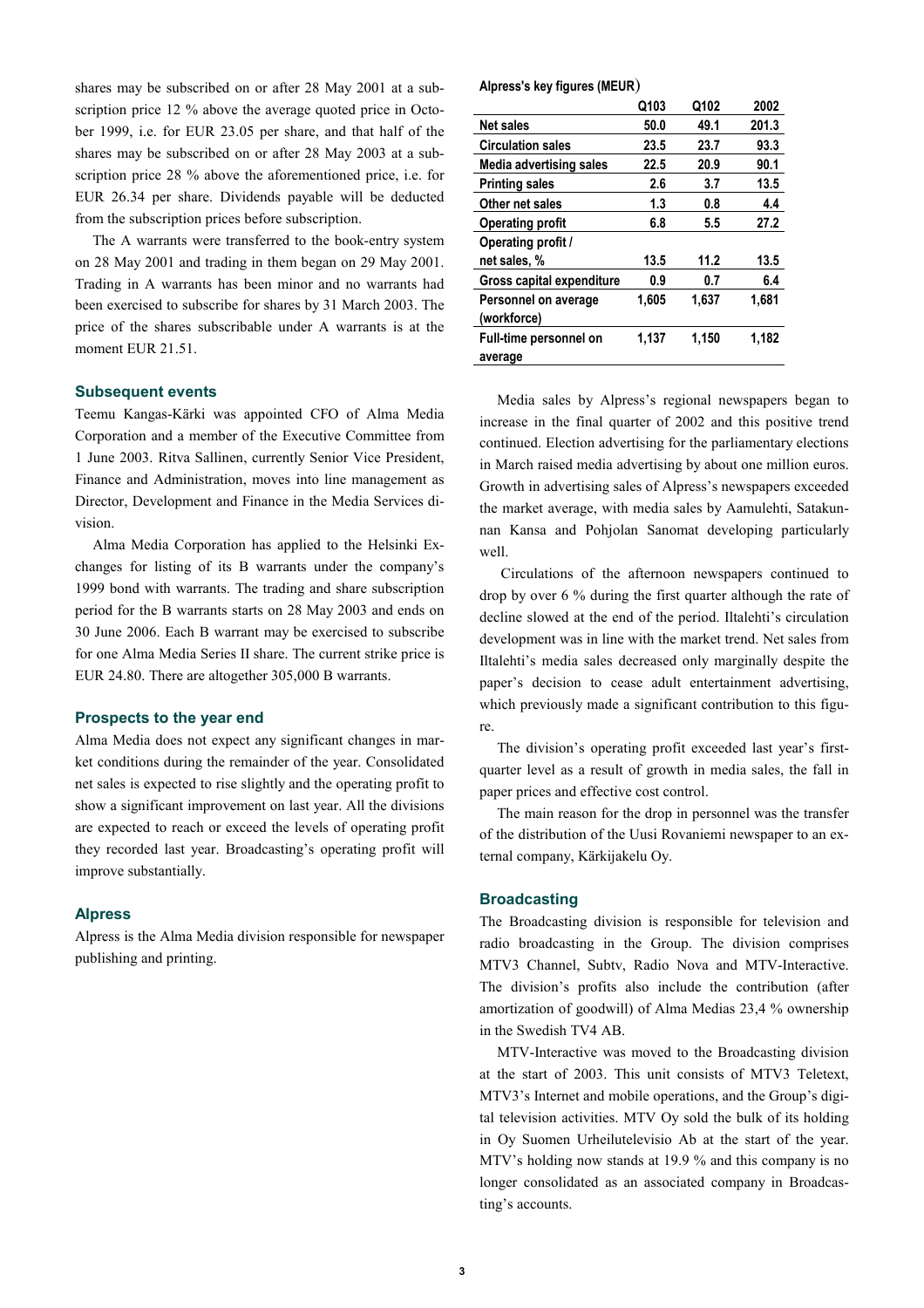#### **Broadcasting´s key figures (MEUR)**

|                               | Q103 | Q102    | 2002   |
|-------------------------------|------|---------|--------|
| Broadcasting's net sales      | 44.8 | 41.8    | 177.6  |
| Broadcasting's operating      |      |         |        |
| profit                        | 0.0  | -8.1    | $-7.2$ |
| Operating profit/net sales, % | 0.0  | $-19.3$ | $-4.1$ |
| Gross capital expenditure     | 2.1  | 1.7     | 5.5    |
| Personnel on average (work-   |      |         |        |
| force)                        | 515  | 526     | 527    |
| MTV3's and Subty's share of   |      |         |        |
| total viewing time, %         |      |         |        |
| (prime-time, 10-44 year-olds) | 48.4 | 44.1    | 44.3   |
| TV4 AB's net sales            | 59.1 | 59.1    | 248.3  |
| TV4 AB's operating profit     | 0.7  | $-4.5$  | 12.8   |
| TV4 AB's impact on Broad-     |      |         |        |
| casting's operating profit    | -0.6 | -1.3    | -1.1   |

Broadcasting's net sales developed favourably. Television and radio advertising showed distinctly higher growth than total media advertising during the first quarter. Radio Nova's net sales increased by as much as 34 %. The division is making a concerted effort to develop new electronic media products for sale.

Broadcasting's expenses developed as planned, falling 7 % on the same period last year. The main reason for the lower level of expenses was the halving of the operating licence fee from July 2002.

Programming is a particular area of focus for MTV in 2003. Television viewing has increased by 4 minutes compared to the first quarter of 2002 while total viewing of MTV's channels has risen 6 minutes.

Broadcasting's operating profit and cash flow developed as planned during the first quarter. The result of operations, excluding associated companies, improved by 7 MEUR and became positive despite continuing to be burdened by investments totalling roughly 3 MEUR in the new Subtv cable channel and digital television.

#### **Media services**

The Media Services division consists of four business units: Alprint (magazine printing), Classified Services, Alma Media Information Systems, and New Businesses.

MTV3 Interactive was moved to the Broadcasting division from 1 January 2003. The other parts of Alma Media Interactive were united to the new division Media Services.

**Media services key figures (MEUR**)

|                                       | Q103 | Q102   | 2002   |
|---------------------------------------|------|--------|--------|
| Net sales                             | 17.9 | 17.8   | 73.9   |
| Alprint's net sales                   | 14.1 | 14.7   | 61.5   |
| -Alprint's exports to Russia          | 2.8  | 3.3    | 14.7   |
| -Alprint's other exports              | 5.1  | 5.2    | 22.3   |
| -Alprint's domestic sales             | 6.2  | 6.2    | 24.5   |
| <b>Net sales of Classified Servi-</b> | 2.0  | 1.8    | 7.1    |
| ces                                   |      |        |        |
| Net sales of Information Sys-         | 1.6  | 1.3    | 5.5    |
| tems                                  |      |        |        |
| <b>Net sale of New Businesses</b>     | 0.4  | 0.4    | 2.0    |
| <b>Media Services' operating loss</b> | -0.8 | -1.3   | $-2.2$ |
| <b>Alprint's operating loss</b>       | -0.6 | $-1.0$ | $-1.2$ |
| Operating loss/net sales, %           | -4.5 | -7.2   | $-2.9$ |
| Gross capital expenditure             | 0.4  | 0.3    | 1.8    |
| Personnel on average (work-           | 456  | 474    | 478    |
| force)                                |      |        |        |
|                                       |      |        |        |

Alprint's sales income decreased owing to intensified competition. More efficient cost control improved the result of operations, which nonetheless remained a loss.

Classified property (Etuovi.com, Asuntopörssi and Dime) and vehicle (Autotalli.com) services continued to grow strongly as expected. The recruitment advertising market was still weak and this was reflected in Jobline's result.

Sales by New Businesses was slow but the outlook to the end of the year is brighter.

#### **Business Information Group**

Business Information Group (BIG) is the Alma Media division specializing in the production and distribution of business and financial information. BIG is also responsible for cooperation with Talentum Oyj, which is 32.8 % owned by Alma Media.

#### **Big's key figures**

|                                     | Q103 | Q102 | 2002   |
|-------------------------------------|------|------|--------|
| Net sales                           | 11.6 | 10.9 | 43.2   |
| <b>Circulation sales</b>            | 3.5  | 3.6  | 13.9   |
| <b>Advertising sales</b>            | 4.7  | 5.3  | 21.6   |
| Other sales                         | 3.4  | 2.0  | 7.8    |
| <b>Operating profit</b>             | 0.5  | 1.0  | 2.4    |
| Operating profit/net sales, %       | 4.3  | 9.2  | 5.6    |
| Gross capital expenditure           | 2.7  | 0.2  | 0.9    |
| Personnel on average (work-         | 380  | 356  | 356    |
| force)                              |      |      |        |
| Talentum Oyj's net sales            | 28.7 | 29.5 | 114.6  |
| Talentum Oyj's operating profit     | 1.2  | 0.4  | $-0.3$ |
| Talentum Oyj's impact on            |      |      |        |
| <b>BIG's operating profit after</b> |      |      |        |
| goodwill depreciation               | -0.4 | -0.4 | -4.7   |

Suomen Lehdentekijät -ryhmä Oy became part of Business Information Group at the beginning of 2003, which explains the clear increase in BIG's net sales compared to last year. The Lehdentekijät group, with over 30 employees, generates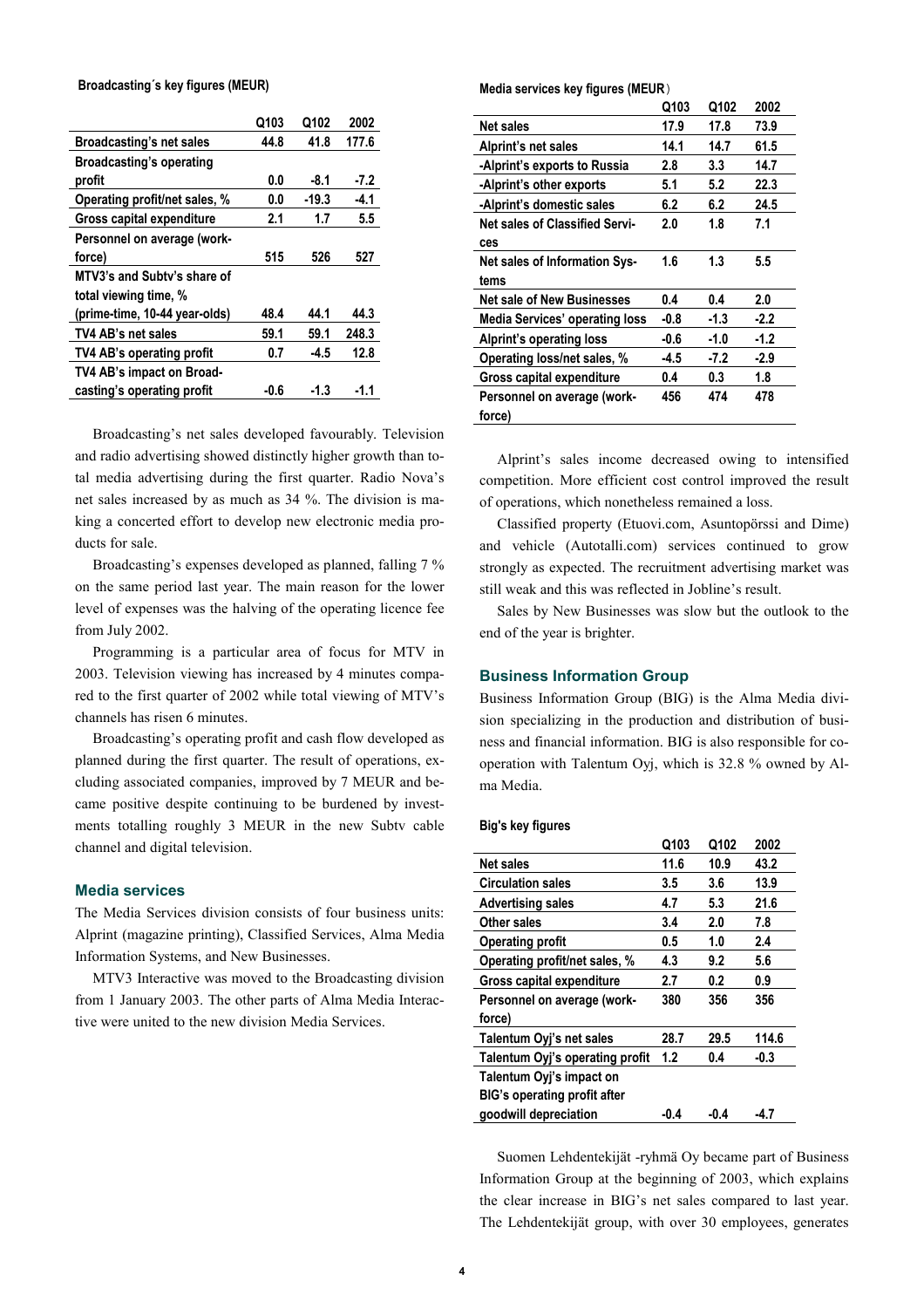annual net sales of around 7 MEUR.

The structure of the Kauppalehti business daily was revised at the beginning of the year by reserving the front page for news. This change will reduce advertising income in the short term but surveys indicate that the new style has been welcomed by readers.

Market conditions are difficult for Business Information Group. Advertising revenues declined in line with trends across the market with clear decreases evident in banking and finance and in production goods, both of which are important sectors for Kauppalehti. The war in Iraq that broke out at the end of the reporting period reduced B-to-B advertising.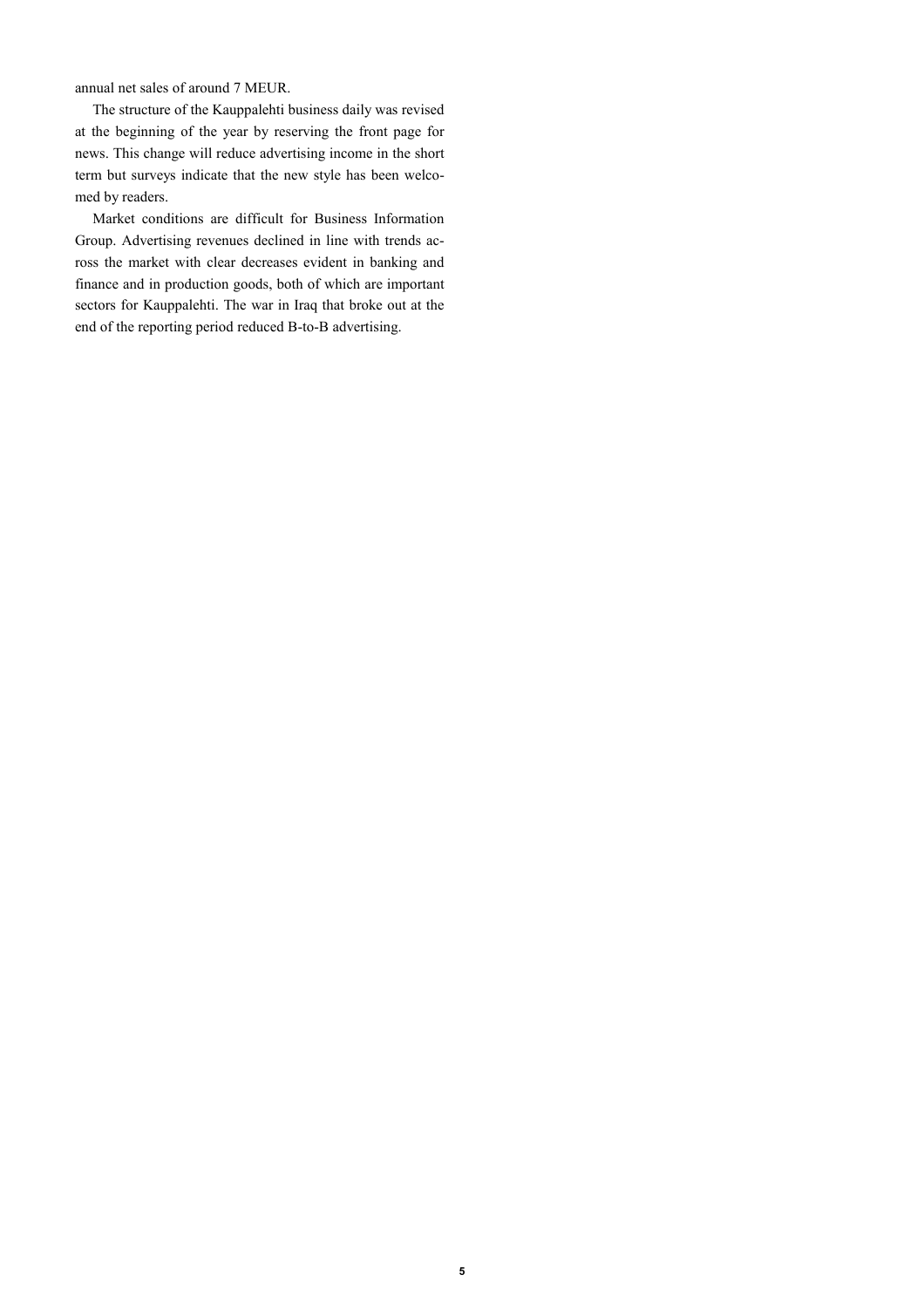|                                 | 2003     | 2002     | 2002     |
|---------------------------------|----------|----------|----------|
|                                 | $1 - 3$  | $1 - 3$  | $1-12$   |
| <b>NET SALES</b>                | 120.3    | 117.0    | 485.9    |
| Share of associated companies'  |          |          |          |
| results                         | $-1.0$   | $-2.4$   | $-9.3$   |
| Other operating income          | 0.7      | 0.5      | 8.8      |
| Operating expenses              | $-113.9$ | $-118.5$ | $-469.6$ |
| <b>OPERATING PROFIT/LOSS</b>    | 6.1      | $-3.4$   | 15.8     |
| Financial income and expenses   | $-1.4$   | $-1.8$   | $-7.0$   |
| PROFIT/LOSS BEFORE              |          |          |          |
| EXTRAORDINARY ITEMS             | 4.7      | $-5.2$   | 8.8      |
| Extraordinary income            | 0.0      | 0.0      | 0.0      |
| Extraordinary expenses          | 0.0      | $-0.2$   | $-0.1$   |
| <b>PROFIT/LOSS BEFORE TAXES</b> |          |          |          |
| AND MINORITY INTEREST           | 4.7      | $-5.4$   | 8.7      |
| Taxes $*)$                      | $-2.1$   | $-0.2$   | $-5.6$   |
| Minority interest               | $-0.3$   | $-0.2$   | $-0.7$   |
| PROFIT/LOSS FOR THE PERIOD      | 2.3      | $-5.8$   | 2.4      |

## **CONSOLIDATED INCOME STATEMENT (MEUR)**

\*) Taxes include taxes corresponding to the result for the period.

| CONSOLIDATED BALANCE SITELT (MEON) |        |        |  |  |
|------------------------------------|--------|--------|--|--|
| 2003                               | 2002   | 2002   |  |  |
| 31.03.                             | 31.03. | 31.12. |  |  |
|                                    |        |        |  |  |
|                                    |        |        |  |  |
| 19.5                               | 20.2   | 19.7   |  |  |
| 17.8                               | 18.3   | 17.0   |  |  |
| 99.5                               | 125.6  | 102.7  |  |  |
| 145.0                              | 165.7  | 147.2  |  |  |
|                                    |        |        |  |  |
| 56.3                               | 52.5   | 51.8   |  |  |
| 50.7                               | 53.7   | 39.8   |  |  |
| 22.4                               | 20.4   | 25.4   |  |  |
| 411.2                              | 456.4  | 403.6  |  |  |
|                                    |        |        |  |  |
| 2003                               | 2002   | 2002   |  |  |
| 31.03.                             | 31.03. | 31.12. |  |  |
|                                    |        |        |  |  |
|                                    |        |        |  |  |
| 159.2                              | 153.2  | 160.8  |  |  |
| 1.6                                | 2.3    | 1.5    |  |  |
| 3.1                                | 2.6    | 3.6    |  |  |
|                                    |        |        |  |  |
| 113.7                              | 134.0  | 118.7  |  |  |
| 133.6                              | 164.3  | 119.0  |  |  |
| 411.2                              | 456.4  | 403.6  |  |  |
|                                    |        |        |  |  |

# **CONSOLIDATED BALANCE SHEET (MEUR**)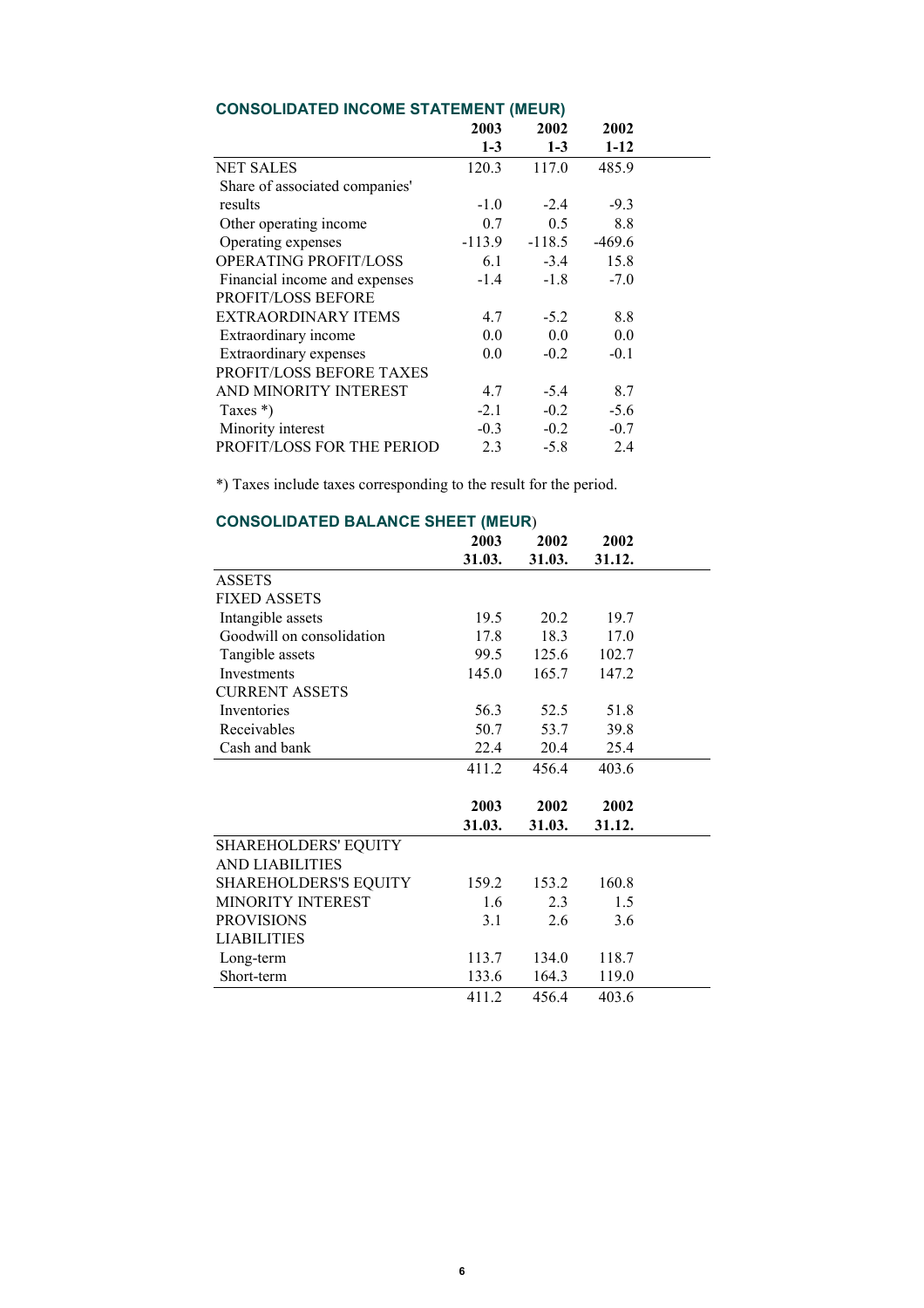|                                           | 2003    | 2002    | 2002    |
|-------------------------------------------|---------|---------|---------|
|                                           | $1 - 3$ | $1-3$   | $1-12$  |
| Operating activities                      |         |         |         |
| Operating profit                          | 6.1     | $-3.4$  | 15.8    |
| Adjustments to operating profit           | 7.0     | 8.6     | 39.2    |
| Change in working capital                 | 8.0     | 5.2     | $-4.9$  |
| Financial items and taxes                 | $-2.0$  | $0.4\,$ | $-3.7$  |
| Cash flow from operating activities       | 19.1    | 10.8    | 46.4    |
| Cash flow from investing activities       | $-3.6$  | $-2.5$  | 7.4     |
| Cash flow before financing activities     | 15.5    | 8.3     | 53.8    |
| Cash flow from financing activities       | $-18.5$ | $-7.1$  | $-47.6$ |
| Change in cash funds                      |         |         |         |
| $(increase + / decrease -)$               | $-3.0$  | 1.2     | 6.2     |
| Cash funds at start of period             | 25.4    | 19.2    | 19.2    |
| Cash funds at end of period               | 22.4    | 20.4    | 25.4    |
| <b>CAPITAL EXPENDITURE (MEUR)</b>         |         |         |         |
|                                           | 2003    | 2002    | 2002    |
|                                           | $1 - 3$ | $1-3$   | $1-12$  |
| Gross capital expenditure on fixed assets | 4.7     | 2.8     | 14.9    |

## **CONSOLIDATED CASH FLOW STATEMENT (MEUR**)

## **GROUP CONTINGENT LIABILITIES (MEUR)**

|                                 | 2003   | 2002   | 2002   |  |
|---------------------------------|--------|--------|--------|--|
|                                 | 31.03. | 31.03. | 31.12. |  |
| For own commitments             |        |        |        |  |
| Pledges                         | 0.8    | 0.7    | 0.8    |  |
| Mortgages on land and buildings | 7.3    | 7.6    | 7.3    |  |
| Chattel mortgages               | 5.6    | 5.6    | 5.6    |  |
| Other own commitments           |        |        |        |  |
| Leasing commitments             | 17     | 13     | 2.4    |  |
| Other commitments               | 1.3    | 1.6    | 1.4    |  |
| Total                           | 16.7   | 16.8   | 17.5   |  |

## **Maturity of Group's leasing payments (MEUR)**

| During following 12 months | 09  | 0 X   | 0.8 |
|----------------------------|-----|-------|-----|
| Later                      | 0.7 | - 0.5 | 1.6 |

Most of the Group's companies operated in leased premises. The rental agreements vary in duration from 6 months to 19 years. Annual rental payments current total approx. 7.75 MEUR. Some of these business premises have been sublet and contribute approx. 1.38 MEUR in annual rental income.

# **PER SHARE DATA (EUR)**

|                                | 2003    | 2002    | 2002   |  |
|--------------------------------|---------|---------|--------|--|
|                                | $1 - 3$ | $1-3$   | $1-12$ |  |
| Earnings per share             | 0.15    | $-0.36$ | 016    |  |
| Shareholders' equity per share | 10 12   | 9 74    | 10.23  |  |